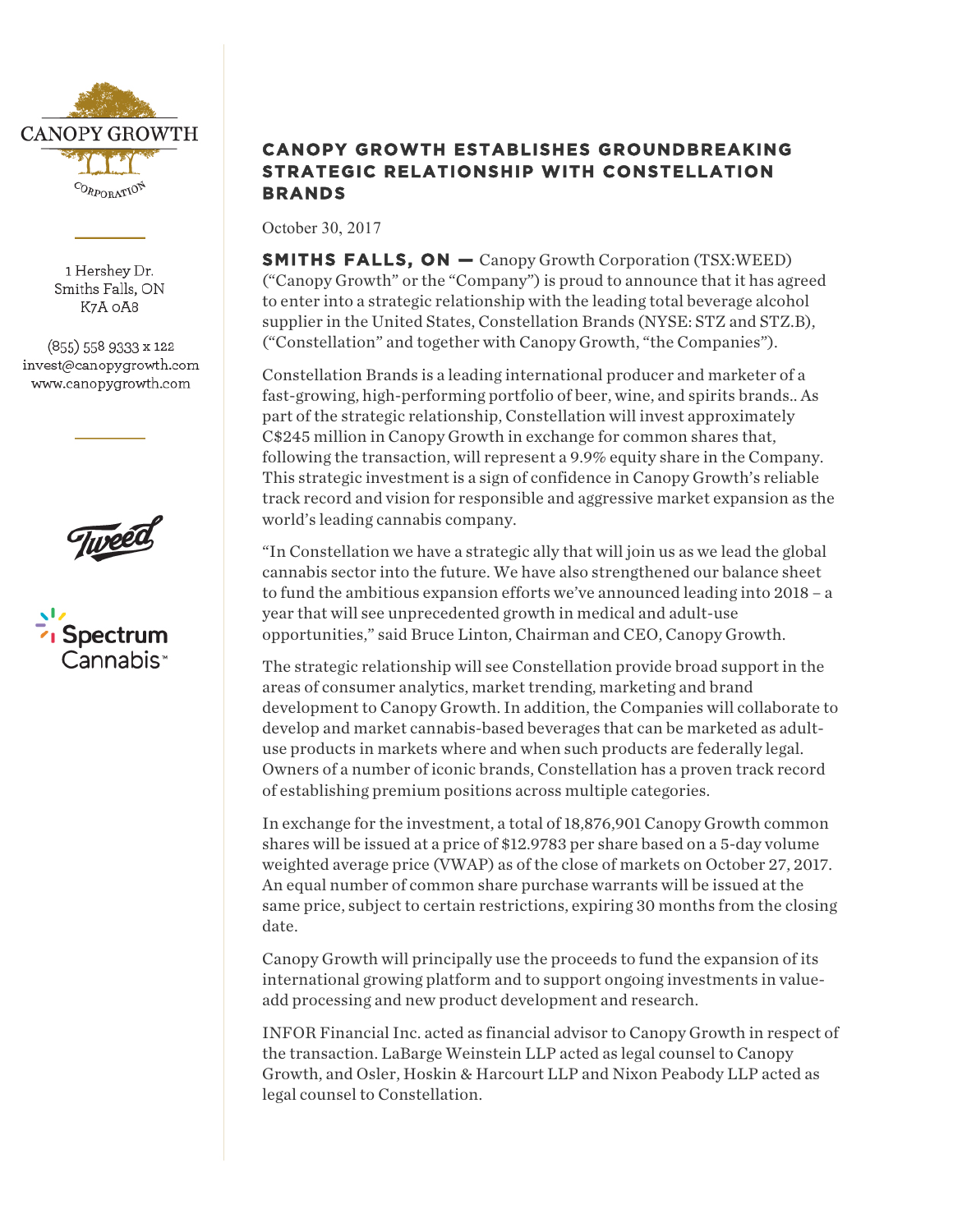The transaction has been conditionally approved by the Toronto Stock Exchange and is expected to close on or about October 31, 2017, subject to the satisfaction of customary closing conditions. The common shares and warrants will have a hold period of four months and one day from the closing date. The warrants will be exercisable in two equal tranches, with the first exercisable tranche date being August 1, 2018 and the second exercisable tranche date being February 1, 2019.

This news release does not constitute an offer of securities for sale in the United States. The securities being offered have not been, nor will be, registered under the United States Securities Act of 1933, as amended, and such securities may not be offered or sold within the United States absent U.S. registration or an applicable exemption from U.S. registration requirements.

Here's to Future Growth.

Contact:

Jordan Sinclair Director of Communications Jordan@canopygrowth.com 613-769-4196

Investor Relations Tyler Burns Tyler.burns@canopygrowth.com 855-558-9333 ex 122

Director: Bruce Linton tmx@canopygrowth.com

## **About Constellation Brands**

Constellation Brands (NYSE: STZ and STZ.B), a Fortune 500® company, is a leading international producer and marketer of beer, wine and spirits with operations in the U.S., Mexico, New Zealand, Italy and Canada. Based in Victor, N.Y., the company believes that industry leadership involves a commitment to brand building, our trade partners, the environment, our investors and to consumers around the world who choose our products when celebrating big moments or enjoying quiet ones. Founded in 1945, Constellation has grown to become a significant player in the beverage alcohol industry with more than 100 brands in its portfolio; about 40 wineries, breweries and distilleries; and approximately 9,000 talented employees. We express our company vision: to elevate life with every glass raised. To learn more, follow us on Twitter @cbrands and visit www.cbrands.com.

## **About Canopy Growth Corporation**

Canopy Growth is a world-leading diversified cannabis company, offering distinct brands and curated cannabis varieties in dried, oil and capsule forms. Through its wholly-owned subsidiaries, Canopy Growth operates numerous state-of-the-art production facilities with over half a million square feet of GMP-certified indoor and greenhouse production capacity, all to an unparalleled level of quality assurance procedures and testing. Canopy Growth has established partnerships with leading sector names in Canada and abroad, with interests and operations spanning four continents. The Company is proudly dedicated to educating